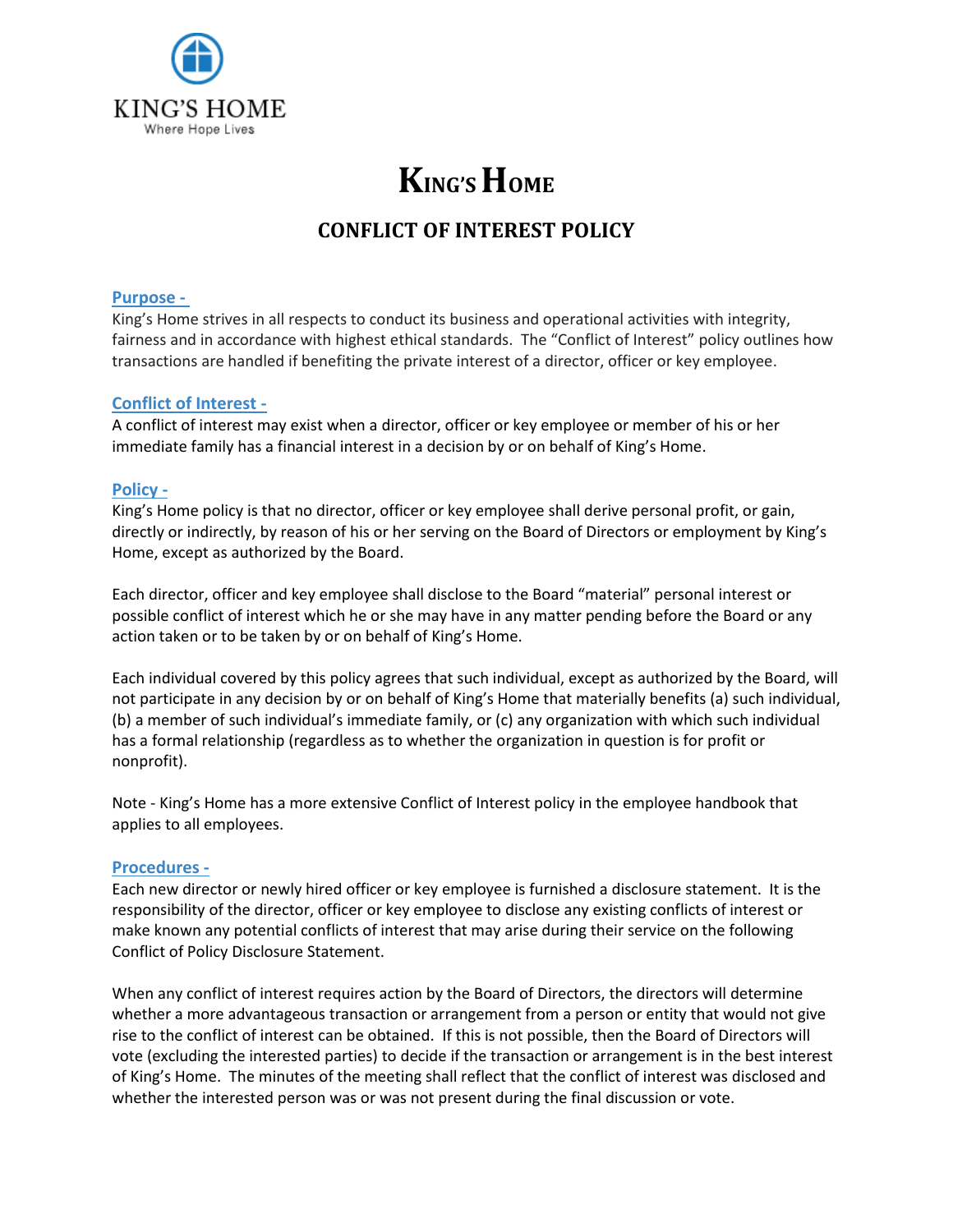

When any conflict of interest may be involved in a matter involving an officer or key employee, such employee shall notify the President of King's Home, which shall constitute notice to the Board, and if the conflicted person is the President, he/she shall notify the Chairman of the Board.

#### **Definitions**

Director – Active member of the Board of Directors.

Officer – Employee of King's Home who holds the position of President, CEO, COO or CFO. Key Employee – Employee of King's Home who holds a director level position. Members of the immediate family – This includes spouse, descendants, parents and siblings.